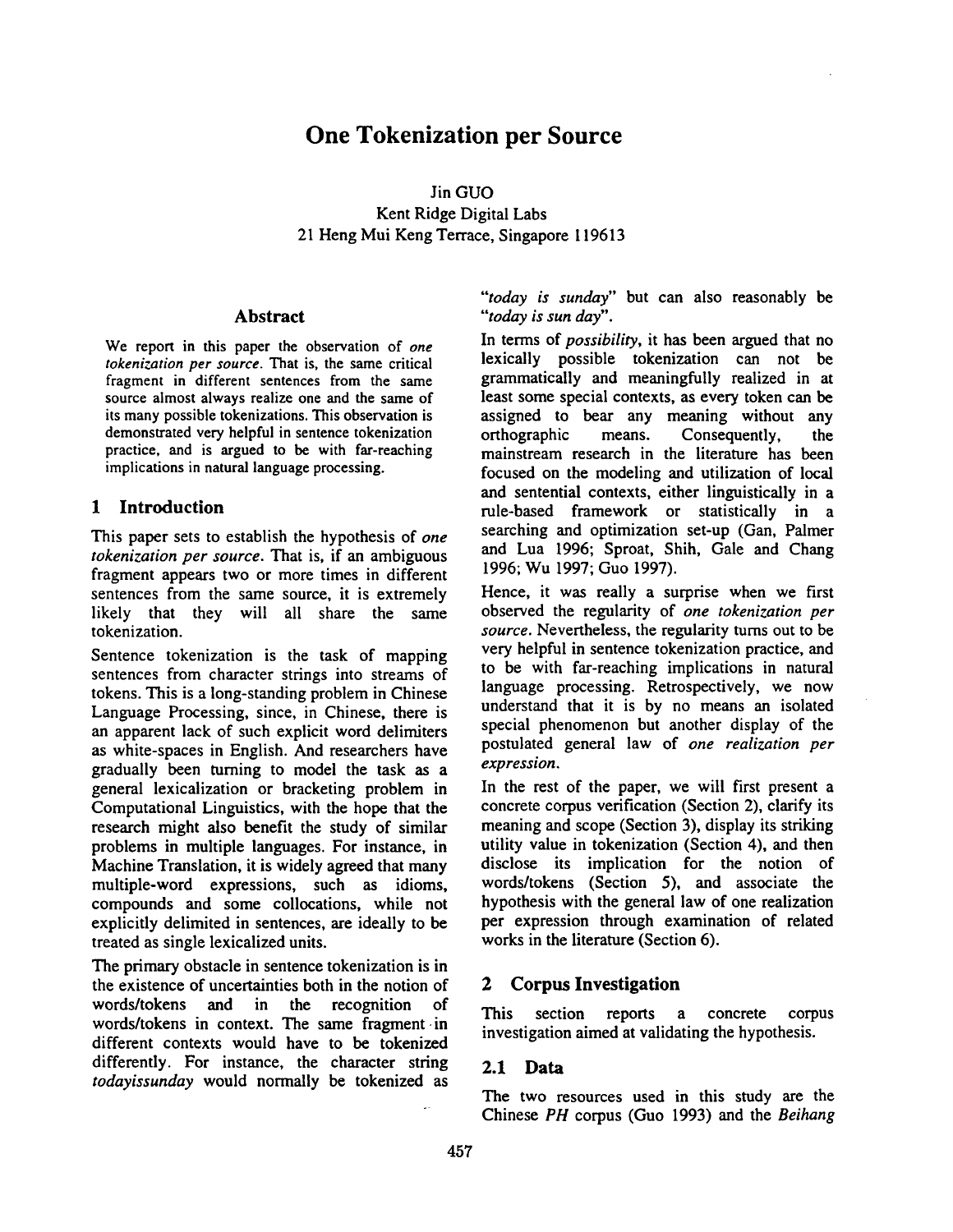dictionary (Liu and Liang 1989). The Chinese *PH*  corpus is a collection of about  $4$  million morphemes of news articles from the single source of China's *Xinhua* News Agency in 1990 and 1991. The *Beihang* dictionary is a collection of about *50,000* word-like tokens, each of which occurs at least 5 times in a balanced collection of more than 20 million Chinese characters.

What is unique in the *PH* corpus is that all and only *unambiguous* token boundaries with respect to the *Beihang* dictionary have been marked. For instance, if the English character string *fundsandmoney* were in the *PH* corpus, it would be in the form of *fundsand/money,* since the position in between character  $d$  and  $m$  is an unambiguous token boundary with respect to normal English dictionary, but *fundsand* could be *either funds/and or fund/sand.* 

There are two types of fragments in between adjacent unambiguous token boundaries: those which are dictionary entries on the whole, and those which are not.

# **2.2** Dictionary-Entry Fragments

We manually tokenized in context each of the dictionary-entry fragments in the first 6,000 lines of the *PH* corpus. There are 6,700 different fragments which cumulatively occur 46,635 times. Among them, 14 fragments (Table 1, Column 1) realize different tokenizations in their 87 occurrences. 16 tokenization errors would be introduced if taking majority tokenizations only (Table 2).

Also listed in Table 1 are the numbers of fragments tokenized as single tokens (Column 2) or as a stream of multiple tokens (Column 3). For instance, the first fragment must be tokenized as a single token for 17 times but only for once as a token-pair.

*Table 1: Dictionary-entry fragments realizing different tokenizations in the PH corpus.* 

| 不断  |  | 所在 |  |
|-----|--|----|--|
| 城市  |  | 冬天 |  |
| 党中央 |  | 先生 |  |
|     |  | 好的 |  |
| 才能  |  | 天气 |  |
| 日前  |  | 高等 |  |
| 年底  |  | 七层 |  |

*Table 2: Statistics for dictionary-entry fragments.* 

| (0)                | 'N    | (2)      | $(3)=(2)/(1)$ |
|--------------------|-------|----------|---------------|
| Fragment           | All   | Multiple | Percentage    |
| <i>Occurrences</i> | 46635 | 87       | 0.19          |
| Forms              | 6700  | 14       | 0.2           |
| Errors             | 46635 |          |               |

In short, 0.19% of all the different dictionary-entry fragments, taking 0.21% of all the occurrences, have realized different tokenizations, and 0.03% tokenization errors would be introduced if forced to take one tokenization per fragment.

# 2.3 Non-Dictionary-Entry Fragments

Similarly, we identified in the *PH* corpus all fragments that are not entries in the *Beihang*  dictionary, and manually tokenized each of them in context. There are *14,984* different fragments which cumulatively occur *49,308* times. Among them, only 35 fragments (Table 3) realize different tokenizations in their 137 occurrences. 39 tokenization errors would be introduced if taking majority tokenizations only (Table 4).

*Table 3: Non-dictionary-entry fragments realizing different tokenizations in the PH corpus.* 

| 白银矿 | 北山区  | 从属于   | 从小学 |
|-----|------|-------|-----|
| 大厂矿 | 大都会  | 大路上   | 大学校 |
| 多少年 | 防治水  | 个人大   | 个人中 |
| 工作为 | 化工作  | 加强调   | 列车队 |
| 美国会 | 牧草地  | 南通过   | 其中东 |
| 人大会 | 日前作  | 日夜里   | 上工人 |
| 十一日 | 十一日至 | 团拜会   | 新安放 |
| 要好的 | 一时间  | 游客人   | 着重要 |
| 政协会 | 中共同  | 有计划生育 |     |

*Table 4: Statistics for non-dictionary entry fragments.* 

| (0)<br>Fragment    | All   | (2)<br><b>Multiple</b> | $(3)=(2)/(1)$<br>Percentage |
|--------------------|-------|------------------------|-----------------------------|
| <b>Forms</b>       | 14984 | 35                     | 0.23                        |
| <i>Occurrences</i> | 49308 |                        | 0.28                        |
| <b>Errors</b>      | 49308 | 30                     |                             |

In short, 0.23% of all the non-dictionary-entry fragments, taking 0.28% of all occurrences, have realized different tokenizations, and 0.08% tokenization errors would be introduced if forced to take one tokenization per fragment.

# **2.4 Tokenization Criteria**

Some readers might question the reliability of the preceding results, because it is well-known in the literature that both the inter- and intra-judge tokenization consistencies can hardly be better than 95% but easily go worse than 70%, if the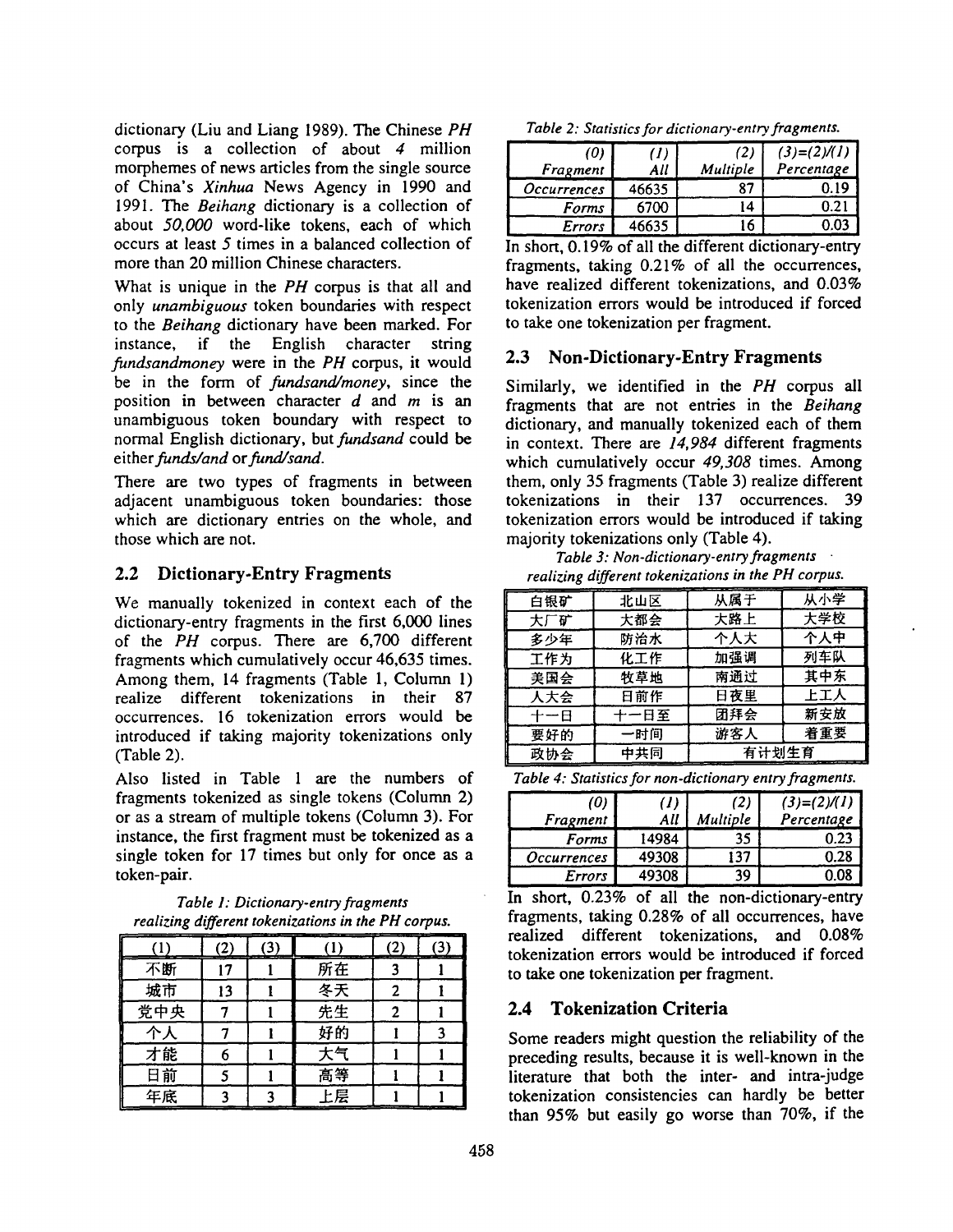tokenization is guided solely by the *intuition* of human judges.

To ensure consistency, the manual tokenization reported in this paper has been independently done twice under the following three criteria, applied in that order:

- (1) *Dictionary Existence: The* tokenization contains no non-dictionary-entry character fragment.
- (2) *Structural Consistency: The* tokenization has no *crossing-brackets* (Black, Garside and Leech 1993) with at least one correct and complete structural analysis of its underlying sentence.
- (3) *Maximum Tokenization: The* tokenization is a *critical tokenization* (Guo 1997).

The basic idea behind is to regard sentence tokenization as a (shallow) type of (phrasestructure-like) morpho-syntactic parsing which is to assign a tree-like structure to a sentence. The tokenization of a sentence is taken to be the single-layer bracketing corresponding to the highest-possible cross-section of the sentence tree, with each bracket a token in dictionary.

Among the three criteria, both the criterion of dictionary existence and that of maximum tokenization are well-defined without any uncertainty, as long as the tokenization dictionary is specified.

However, the criterion of structural consistency is somewhat under-specified since the same linguistic expression may have different sentence structural analyses under different grammatical theories and/or formalisms, and it may be read differently by different people.

Fortunately, our tokenization practice has shown that this is not a problem when all the controversial fragments are carefully identified and their tokenizations from different grammar schools are purposely categorized. Note, the emphasis here is not on producing a unique "correct" tokenization but on managing and minimizing tokenization inconsistency<sup>1</sup>.

#### **3 One Tokenization per Source**

Noticing that all the fragments studied in the preceding section are *critical fragments* (Guo 1997) from the same *source,* it becomes reasonable to accept the following hypothesis.

**One** tokenization per source: *For any critical fragment from a given source, if one of its tokenization is correct in one occurrence, the same tokenization is also correct in all its other occurrences.* 

The linguistic object here is a critical fragment, i.e., the one in between two adjacent critical points or unambiguous token boundaries (Guo 1997), but not an arbitrary sentence segment. The hypothesis says nothing about the tokenization of a noncritical fragment. Moreover, the hypothesis does not apply even if a fragment is critical in some other sentences from the same source, but not critical in the sentence in question.

The hypothesis does *not* imply context independence in tokenization. While the correct tokenization correlates decisively with its source, it does not indicate that the correct tokenization has no association with its local sentential context. Rather, the tokenization of any fragment has to be realized in local and sentential context.

It might be arguable that the *PH* corpus of 4 million morphemes is not big enough to enable many of the critical fragments to realize their different readings in diverse sentential contexts. To answer the question, I0 colleagues were asked to tokenize, *without* seeing the context, the most frequent 123 non-dictionary-entry critical fragments extracted from the *PH* corpus. Several of these fragments<sup>2</sup> have thus been marked "context dependent", since they have "obvious" different readings in different contexts. Shown in Figure 1 are three examples.

| 219 [ c< 先进 水 > < 先 进水 > ] |
|----------------------------|
| 180 [ c< 主要 是 > < 主 要是 > ] |
| 106 [ < 人参 加 > c< 人 参加 > ] |

*Figure 1: Critical fragments with "obvious" multiple readings. Preceding numbers are their occurrence counts in the PH corpus.* 

<sup>&</sup>lt;sup>1</sup> For instance, the Chinese fragment  $\uparrow \uparrow \uparrow \uparrow$ (secondary primary school) is taken as "[secondary (and) primary] school" by one school of thought, but "[secondary (school)] (and) [primary school]" by another. But both will never agree that the fragment must be analyzed differently in different context.

<sup>2</sup> While all fragments are lexically ambiguous in tokenization, many of them have received consistent unique tokenizations, as these fragments are, to the human judges, *self-sufficient* for comfortable ambiguity resolution.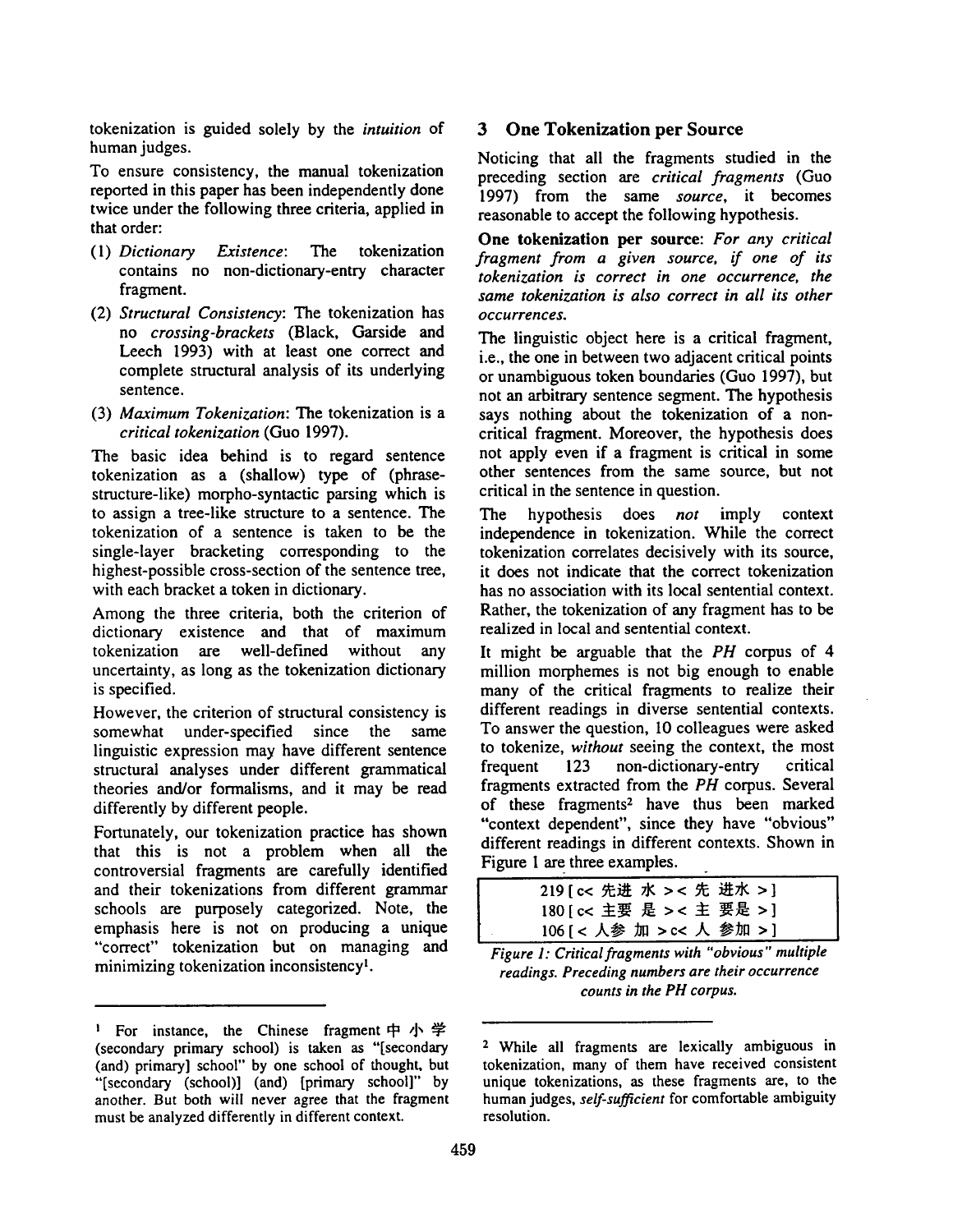We looked all these questionable fragments up in a larger corpus of about 60 million morphemes of news articles collected from the same source as that of the *PH* corpus in a longer time span from 1989 to 1993. It turns out that all the fragments each always takes one and the same tokenization with no exception.

While we have not been able to specify the notion of *source* used in the hypothesis to the same clarity as that of critical fragment and critical tokenization in (Guo 1997), the above empirical test has made us feel comfortable to believe that the scope of the source can be sufficiently large to cover any single domain of practical interest.

#### **4 Application in Tokenization**

The hypothesis of one tokenization per source can be applied in many ways in sentence tokenization. For tokenization ambiguity resolution, let us examine the following strategy:

Tokenization by memorization: *If the correct tokenization of a critical fragment is known in one context, remember the tokenization. If the same critical fragment is seen again, retrieve its stored tokenization. Otherwise, if a critical fragment encountered has no stored tokenization, randomly select one of its critical tokenizations.* 

This is a pure and straightforward implementation of the hypothesis of one tokenization per source, as it does not explore any constraints other than the tokenization dictionary.

While sounds trivial, this strategy performs surprisingly well. While the strategy is universally applicable to any tokenization ambiguity resolution, here we will only examine its performance in the resolution of critical ambiguities (Guo 1997), for ease of direct comparison with works in the literature.

As above, we have manually tokenized<sup>3</sup> all nondictionary-entry critical fragments in the *PH*  corpus; i.e., we have known the correct tokenizations for all of these fragments. Therefore, if any of these fragments presents somewhere else, its tokenization can be readily retrieved from what we have manually done. If the hypothesis holds perfect, we could not make any error.

The only weakness of this strategy is its apparent inadequacy in dealing with the *sparse data problem.* That is, for unseen critical fragments, only the simplest tokenization by random selection is taken. Fortunately, we have seen on the *PH*  corpus that, on average, each non-dictionary-entry critical fragment has just two (100,398 over 49,308 or 2.04 to be exact) critical tokenizations to be chosen from. Hence, a tokenization accuracy of about 50% can be expected for unknown nondictionary-entry critical fragments.

The question then becomes that: what is the chance of encountering a non-dictionary-entry critical fragment that has not been seen before in the *PH* corpus and thus has no known correct tokenization? A satisfactory answer to this question can be readily derived from the Good-Turing Theorem<sup>4</sup> (Good 1953; Church and Gale with Kruskal 1991, page 49).

*Table 5: Occurrence distribution of non-dictionaryentry critical fragments in the* PH *corpus.* 

| Nr | 9587 | 2181 | 939 | 523 | 339 |
|----|------|------|-----|-----|-----|
|    |      |      |     |     | 29  |
| Nr | 230  | 188  | .28 | 94  |     |

Table 4 and Table 5 show that, among the 14,984 different non-dictionary-entry critical fragments and their 49,308 occurrences in the *PH* corpus, 9,587 different fragments each occurs exactly once. By the Good-Turing Theorem, the chance of encountering an arbitrary non-dictionary-entry critical fragment that is not in the *PH* corpus is about 9,587 over 49,308 or slightly less than 20%.

In summary, if applied to non-dictionary-entry critical fragment tokenization, the simple strategy of tokenization by memorization delivers virtually 100% tokenization accuracy for slightly over 80% of the fragments, and about 50% accuracy for the rest 20% fragments, and hence has an overall tokenization accuracy of better than 90% (=  $80\%$  x  $100\% + 20\% \times 50\%$ ).

<sup>&</sup>lt;sup>3</sup> This is not a prohibitive job but can be done well within one man-month, if the hypothesis is adopted.

<sup>4</sup> The theorem states that, when two independent marginally binomial samples  $B$ , and  $B$ , are drawn, the expected frequency  $r$  in the sample  $B<sub>2</sub>$  of types occurring r times in B<sub>t</sub> is  $r'=(r+1)E(N_{r+1})/E(N_r)$ , where  $E(N)$  is the expectation of the number of types whose frequency in a sample is r.

What we are looking for here is the quantity of  $r^*E(N)$  for  $r=0$ , or  $E(N)$ , which can be closely approximated by the number of non-dictionary-entry fragments that occurred exactly once in the *PH* corpus.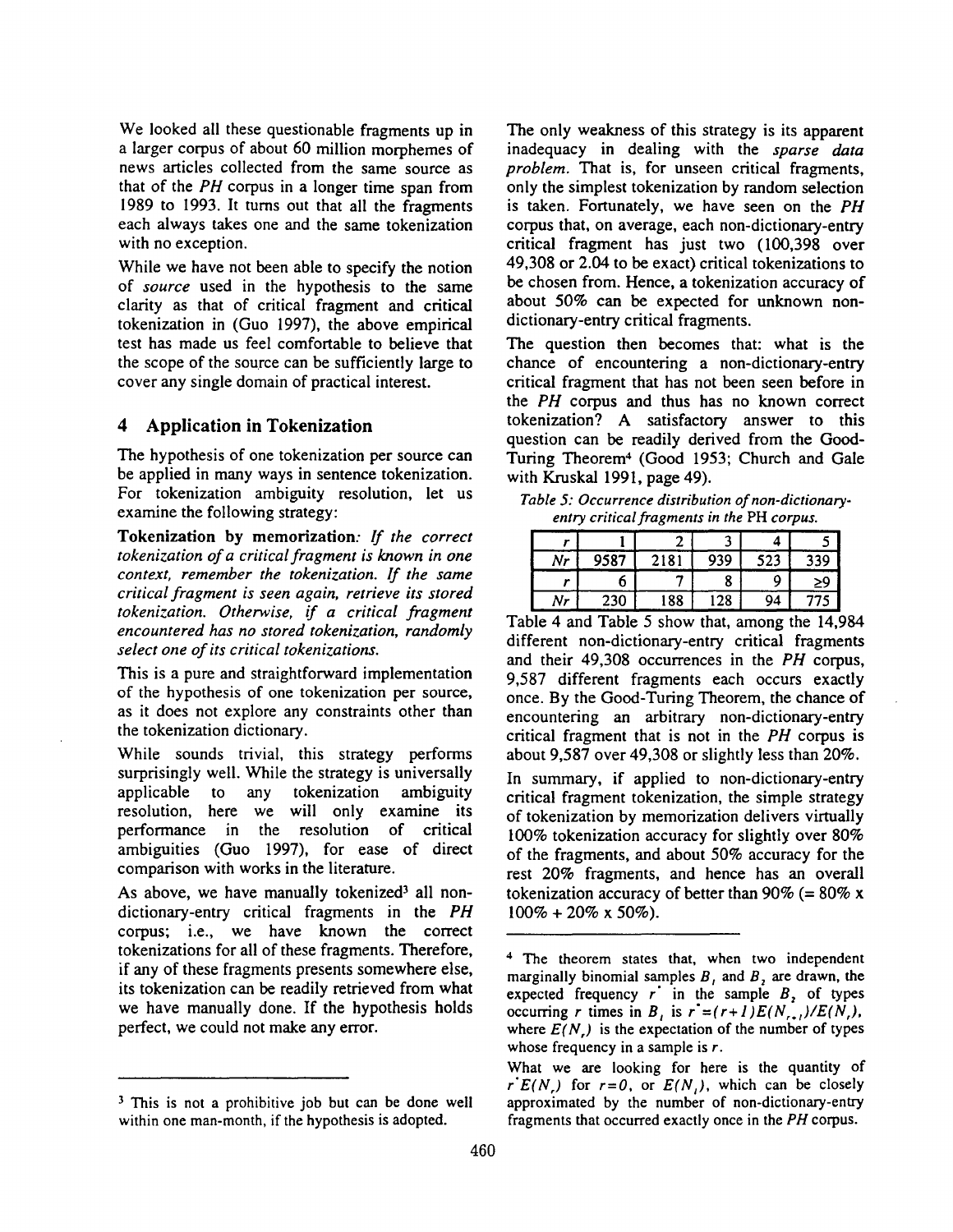This strategy rivals all proposals with directly comparable performance reports in the literature, including<sup>5</sup> the representative one by Sun and T'sou (1995), which has the tokenization accuracy of 85.9%. Notice that what Sun and T'sou proposed is not a trivial solution. They developed an advanced four-step decision procedure that combines both *mutual information* and *t-score*  indicators in a sophisticated way for sensible decision making.

Since the memorization strategy complements with most other existing tokenization strategies, certain types of hybrid solutions are viable. For instance, if the strategy of tokenization by memorization is applied to known critical fragments and the Sun and T'sou algorithm is applied to unknown critical fragments, the overall accuracy of critical ambiguity resolution can be better than  $97\%$  (=  $80\%$  + 20\% x 85.9\%).

The above analyses, together with some other more or less comparable results in the literature, are summarized in Table 6 below. It is interesting to note that, the best accuracy registered in China's national 863-Project evaluation in 1995 was only 78%. In conclusion, the hypothesis of one tokenization per source is unquestionably helpful in sentence tokenization.

| Approach                                             | Accuracy $(\% )$  |
|------------------------------------------------------|-------------------|
| Memorization                                         | 90                |
| Sun et al. (1996)                                    | 85.9              |
| Wong et al. (1994)                                   | $\overline{7}1.2$ |
| Zheng and Liu (1997)                                 | 81                |
| 863-Project 1995 Evaluation<br>(Zheng and Liu, 1997) | 78                |
| Memorization + Sun et al.                            |                   |

*Table 6: Tokenization performance comparisons.* 

5 The **Notion of** Tokens

Upon accepting the validness of the hypothesis of *one tokenization per source,* and after experiencing its striking utility value in sentence tokenization, now it becomes compelling for a new paradigm. Parallel to what Dalton did for separating physical mixtures from chemical compounds (Kuhn 1970, page 130-135), we are now suggesting to regard the hypothesis as a *lawof-language* and to take it as the proposition of what a word/token must be.

The Notion of Tokens: *A stretch of characters is a legitimate token to be put in tokenization dictionary if and only if it does not introduce any violation to the law of one tokenization per source.* 

Opponents should reject this notion instantly as it obviously makes the law of one tokenization per source a *tautology,* which was once one of our own objections. We recommend these readers to reexamine some of Kuhn's (1970) arguments.

Apparently, the issue at hand is not merely over a matter of definition of words/tokens. The merit of the notion, we believe, lies in its far-reaching implications in natural language processing in general and in sentence tokenization in particular.

For instance, it makes the separation between words and non-words operational in Chinese, yet maintains the cohesiveness of words/tokens as a relatively independent layer of linguistic entities for rigorous scrutiny. In contrast, while the paradigm of "mutual affinity" represented by measurements such as mutual information and tscore has repetitively exhibited inappropriateness in the very large number of intermediate cases, the paradigm of "linguistic words" represented by terms like syntactic-words, phonological-words and semantic-words is in essence rejecting the notion of Chinese words/tokens at all, as compounding, phrase-forming and even sentence formation in Chinese are governed by more or less the same set of regularities, and as the whole is always larger than the simple sum of its parts. We shall leave further discussions to another place.

#### **6 Discussion**

Like most discoveries in the literature, when we first captured the regularity several years ago, we simply could not believe it. Then, after careful experimental validation on large representative corpora, we accepted it but still could not imagine

<sup>&</sup>lt;sup>5</sup> The task there is the resolution of overlapping ambiguities, which, while not exactly the same, is comparable with the resolution of critical ambiguities. The tokenization dictionary they used has about 50,000 entries, comparable to the *Beihang* dictionary we used in this study. The corpus they used has about 20 million words, larger than the *PH* corpus. More importantly, in terms of content, it is believed that both the dictionary and corpus are comparable to what we used in this study. Therefore, the two should more or less be comparable.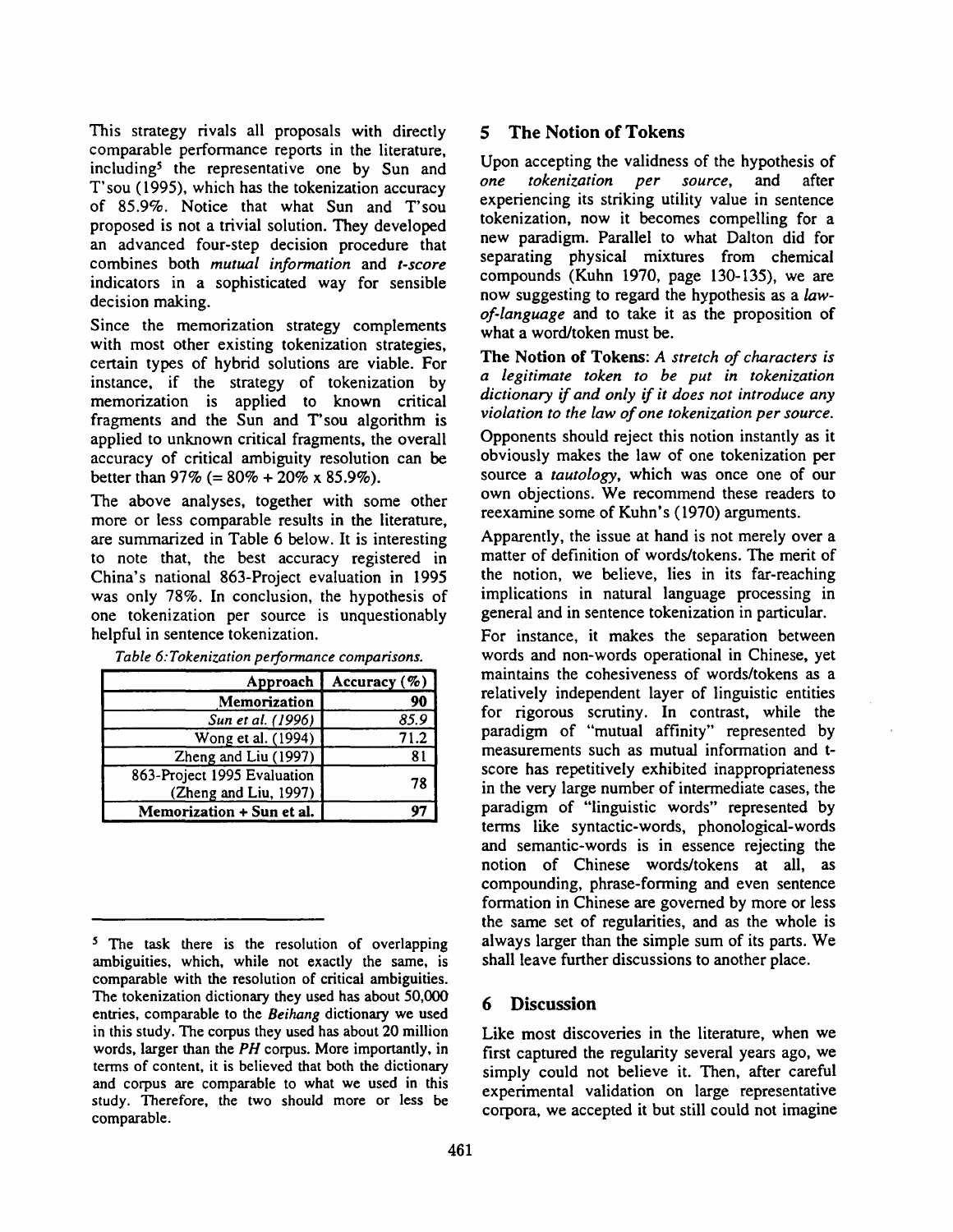any of its utility value. Finally, after working out ways that unquestionably demonstrated its usefulness, we realized that, in the literature, so many supportive evidences have already been presented. Further, while never consciously in an explicit form, the hypothesis has actually already been widely employed.

For example, Zheng and Liu (1997) recently studied a newswire corpus of about 1.8 million Chinese characters and reported that, among all the 4,646 different *chain-length-l two-characteroverlapping-typd s* ambiguous fragments which cumulatively occur 14,581 times in the corpus, only 8 fragments each has different tokenizations in different context, and there is no such fragment in all the 3,409 different *chain-length-2 twocharacter-overlapping-type 7* ambiguous fragments.

Unfortunately, due to the lack of a proper representation framework comparable to the critical tokenization theory employed here, their observation is neither complete nor explanatory. It is not complete, since the two ambiguous types apparently do not cover all possible ambiguities. It is not explanatory, since both types of ambiguous fragments are not guaranteed to be critical fragments, and thus may involve other types of ambiguities.

Consequently, Zheng and Liu (1997) themselves merely took the apparent regularity as a special case, and focused on the development of localcontext-oriented disambiguation rules. Moreover, while they constructed for tokenization disambiguation an annotated "phrase base" of all ambiguous fragments in the large corpus, they still concluded that good results can not come solely from corpus but have to rely on the utilization of syntactic, semantic, pragmatic and other information.

The actual implementation of the weighted finitestate transducer by Sproat et al. (1996) can be taken as an evidence that the hypothesis of one tokenization per source has already in practical use. While the primary strength of such a transducer is its effectiveness in representing and

utilizing local and sentential constraints, what Sproat et al. (1996) implemented was simply a token unigram scoring function. Under this setting, no critical fragment can realize different tokenizations in different local sentential context, since no local constraints other than the identity of a token together with its associated token score can be utilized. That is, the requirement of one tokenization per source has actually been implicitly obeyed.

We admit here that, while we have been aware of the fact for long time, only after the dissemination of the closely related hypotheses of *one sense per*  discourse (Gale, Church and Yarowsky 1992) and *one sense per collocation* (Yarowsky 1993), we are able to articulate the hypothesis of *one tokenization per source.* 

The point here is that, *one tokenization per source*  is unlikely an isolated phenomenon. Rather, there must exist a general *law* that covers all the related linguistic phenomena. Let us speculate that, for a *proper linguistic expression* in a *proper scope,*  there always exists the regularity of *one realization per expression.* That is, only one of the multiple values on one aspect of a linguistic expression can be realized in the specified scope. In this way, *one tokenization per source* becomes a particular articulation of *one realization per expression.* 

The two essential terms here are the *proper linguistic expression* and the *proper scope* of the claim. A quick example is helpful here: part-ofspeech tagging for the English sentence *"Can you can the can?"* If the linguistic expressions are taken as ordinary English words, they are nevertheless highly ambiguous, e.g., the English word *can* realizes three different part-of-speeches in the sentence. However, if *"the can", "can the"*  and the like are taken as the underling linguistic expressions, they are apparently unambiguous: "the can/NN", "can/VB the" and the rest "can/MD". This fact can largely be predicted by the hypothesis of *one sense per collocation, and*  can partially explain the great success of Brill's transformation-based part-of-speech tagging (Brill 1993).

As to the hypothesis of *one tokenization per source,* it is now clear that, the theory of critical tokenization has provided the suitable means for capturing the proper linguistic expression.

<sup>6</sup> Roughly a three-character fragment *abc* where *a, b, c, ab,* and *bc are* all tokens in the tokenization dictionary.

<sup>7</sup> Roughly a four-character fragment *abcd,* where a, b, *c, d, ab, bc,* and *cd are* all tokens in the tokenization dictionary.